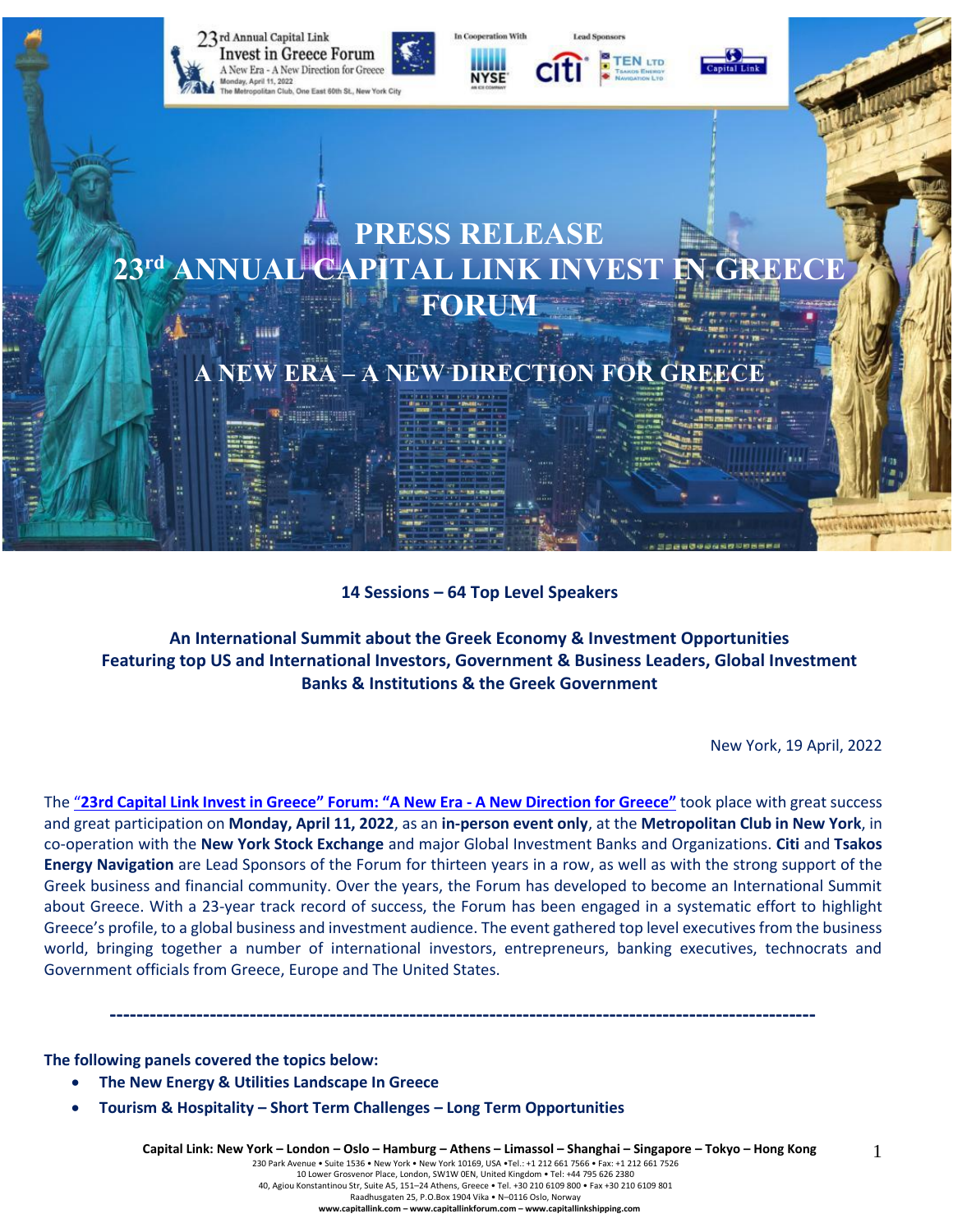# **THE NEW ENERGY & UTILITIES LANDSCAPE IN GREECE [Panel Photos](https://forums.capitallink.com/greece/2021/images/zip/THE-NEW-ENERGY-TOURISM-HOSPITALITY.zip) [YouTube Video](https://youtu.be/eGWWnyj4msc)**



**Moderator: Mr. Yannis Kourniotis**, *Partner, Head of Project Finance & Development –* **Lambadarios Law Firm Panelists:**

- **Mr. Ioannis Karampelas,** *CEO –* **ADMIE (IPTO) Holding SA**
- **Mr. Pablo Escondrillas,** *Managing Director, European Power & Utilities –* **Citi**
- **Mr. Harry Sachinis,** *CEO –* **Athens Water Supply & Sewerage Company SA (EYDAP)**
- **Mr. Vasilis Tsaitas**, *Chief Financial Officer* **Hellenic Petroleum Holdings S.A.**
- **Mr. Vlasios Souflis***, Director of International Business Development –* **Lightsource bp**
- **Mr. Konstantinos Mavros***, CEO –* **PPC Renewables**

**Mr. Yannis Kourniotis**, *Partner, Head of Project Finance & Development* – **Lambadarios Law Firm** stated: "The energy sector and, in general, utilities are the center of attention, due to their crucial importance for society as a whole, as well as their multidimensional role at economic, legislative, political and strategic level. Particularly in recent years, the relevant debates, influenced by the dire need for decarbonization and mitigation of climate change, as well as the new environmental, political, legal and economic implications of the latter, have focused on concepts such as the energy transition and the green deal. The initiatives that have been taken in this regard at national and international level are numerous and are constantly being enriched.

At the same time, the war between Russia and Ukraine makes the debate on safeguarding energy supply at national and EU level more critical than ever before, whereas new initiatives such as REPowerEU, a plan to make Europe independent from Russian fossil fuels well before 2030, starting with gas, in light of Russia's invasion of Ukraine, are currently being implemented.

There are many open fronts and intense concerns. However, the need to deal with them effectively is also undeniable, because energy and utilities are and will be key pillars of our everyday life. It is up to us to ensure that they adapt to rapidly changing conditions and safeguard them against any form of danger. This is the direction which this year's Capital Link Forum is moving towards and, in particular, the panel under the title "THE NEW ENERGY & UTILITIES LANDSCAPE IN GREECE", which I have the pleasure and honour to moderate."

 $\mathcal{D}_{\mathcal{L}}$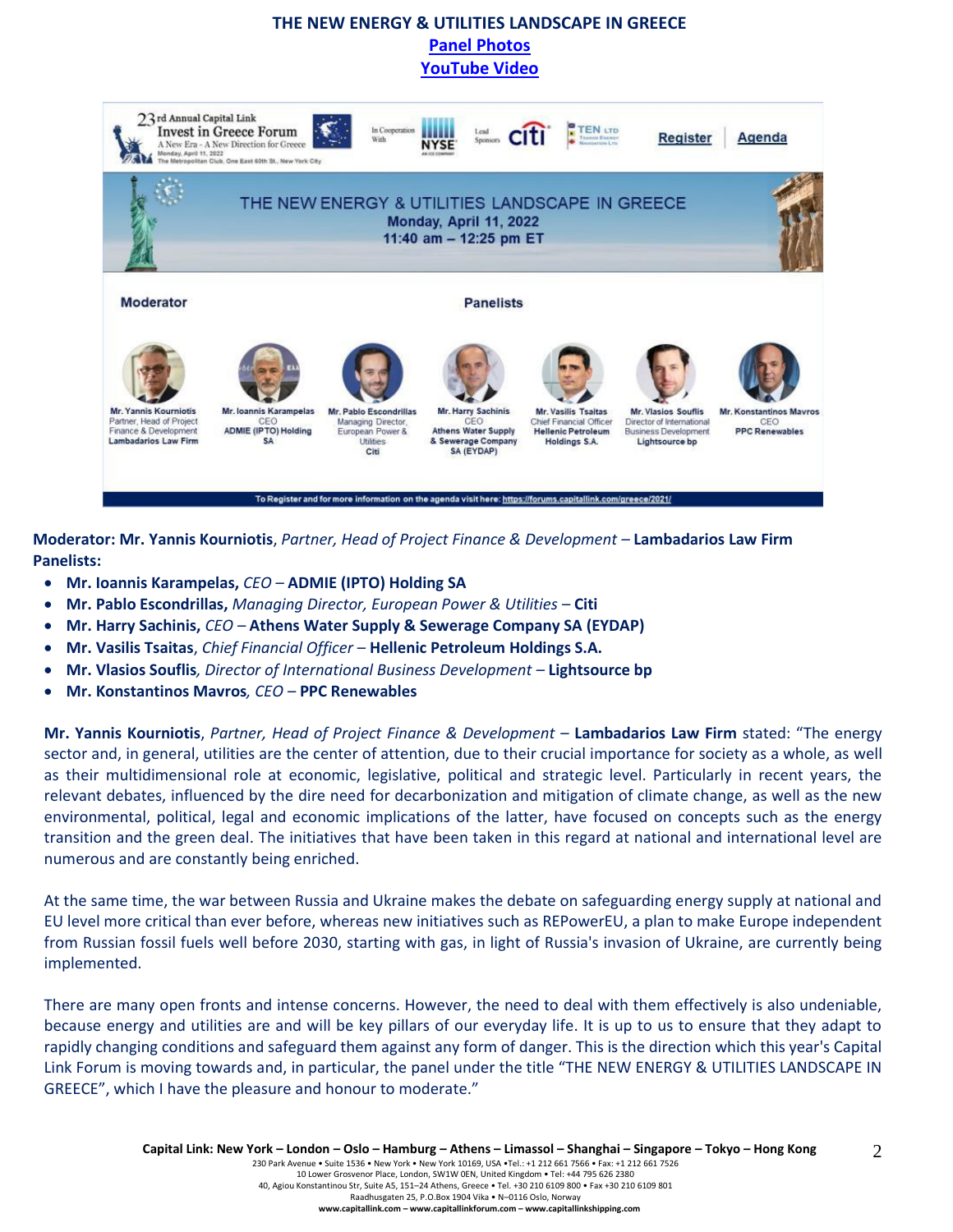**Mr. Ioannis Karampelas**, *CEO* of **ADMIE (IPTO) Holding SA** explains how the major interconnection projects of the entire country and specifically the projects for the interconnection of the Greek islands with the Hellenic Electricity Transmission System already have tangible benefits for the security of the network, the environment and ultimately for the Greek people. At the same time, the international interconnections that have been made or are planned serve national goals and make our country an energy hub for the whole of Southeastern Europe.

ADMIE HOLDING, owner of 51% of IPTO Group, consistently supports the Activities of the Operator and in practice the government's policy for a rapid transition to a green growth model, constituting the ideal vehicle for participation in the largest investment plan for the development of electricity transmission infrastructure in the country of the decade."

**Mr. Pablo Escondrillas**, *Managing Director, European Power & Utilities* – **Citi**, focused his contributions to the panel on the ways in which the Russia/Ukraine situation is likely to affect development of the European energy markets in the coming years. Following a decade in which Fukushima, climate change and covid had driven Europe towards a "Green Deal" focused on clean energy, away from nuclear/coal, Russia/Ukraine implies a significant immediate repositioning to increase energy independence, or at least reduce overreliance on Russian gas. But whilst nuclear, particularly new nuclear technologies, will play a more significant part, the European future will not see more coal and gas in the future, but rather an acceleration of renewables and green gases. Renewables were already the cheapest source of marginal energy, and they are part of a policy of energy independence, so what's needed is fast-tracking of approvals to allow for accelerated deployment of wind/solar, as well as new renewable technologies.

**Mr. Harry Sachinis**, *CEO* – **Athens Water Supply & Sewerage Company SA (EYDAP)** stated: "EYDAP's goal is to become the most significant ESG company in southeastern Europe optimizing Its resources in the cycle of water towards a zerocarbon water future.

With 1.2 billion euros investments planned in the green and digital transition, and with a recently signed 20-year exclusive agreement to provide services to the Athens area, EYDAP is laying the foundations to provide high-quality services in its area of operations and expand to the rest of Greece."

**Mr. Vasilis Tsaitas**, *Chief Financial Officer* – **Hellenic Petroleum Holdings S.A.**, stated: "Over the past few years, the push for energy transition has grown and pressure on all fronts (social, political, business, capital allocation) is mounting, setting the scene for developments in the wider energy sector.

Furthermore, the energy crisis that has been unfolding over the last 9 months and is further exacerbated by the recent geopolitical developments in Europe, is having a profound impact in the economy. It is also a proof that energy transition, as much as it is a clear objective, won't be as smooth.

At Hellenic Petroleum, we believe change for our sector is a necessity, but also a choice. Consequently, our vision is to embrace change and become pioneers of the energy transition In our key markets and the East Med region.

ESG and emissions reduction is becoming the central objective of our strategy, aiming at improving our environmental footprint by 50% until 2030 and net zero by 2050.

In order to achieve that, we are proceeding with a significant capital reallocation towards decarbonizing our core business and growing in new energy, with €3bn of growth investments by 2030.

Over the last 12 months, we have made important steps for the implementation of our strategy. We are among the fastest growing energy groups in the renewables space in the region in terms of operating capacity. We have also upgraded our Corporate Governance framework and we set up a fit-for-purpose corporate structure that will provide the platform for achieving our targets."

**Mr. Vlasios Souflis**, *Director of International Business Development –* **Lightsource bp**, stated: "Solar power now passes every threshold test of the energy trilemma. It's clean, it's cost-competitive and it provides a route to greater energy security. The timing of solar's emergence is perfect for Greece as it takes on all three of these challenges simultaneously. Solar is rapidly deployable and offers a near term alternative to the status quo. Lightsource bp has proven solar energy's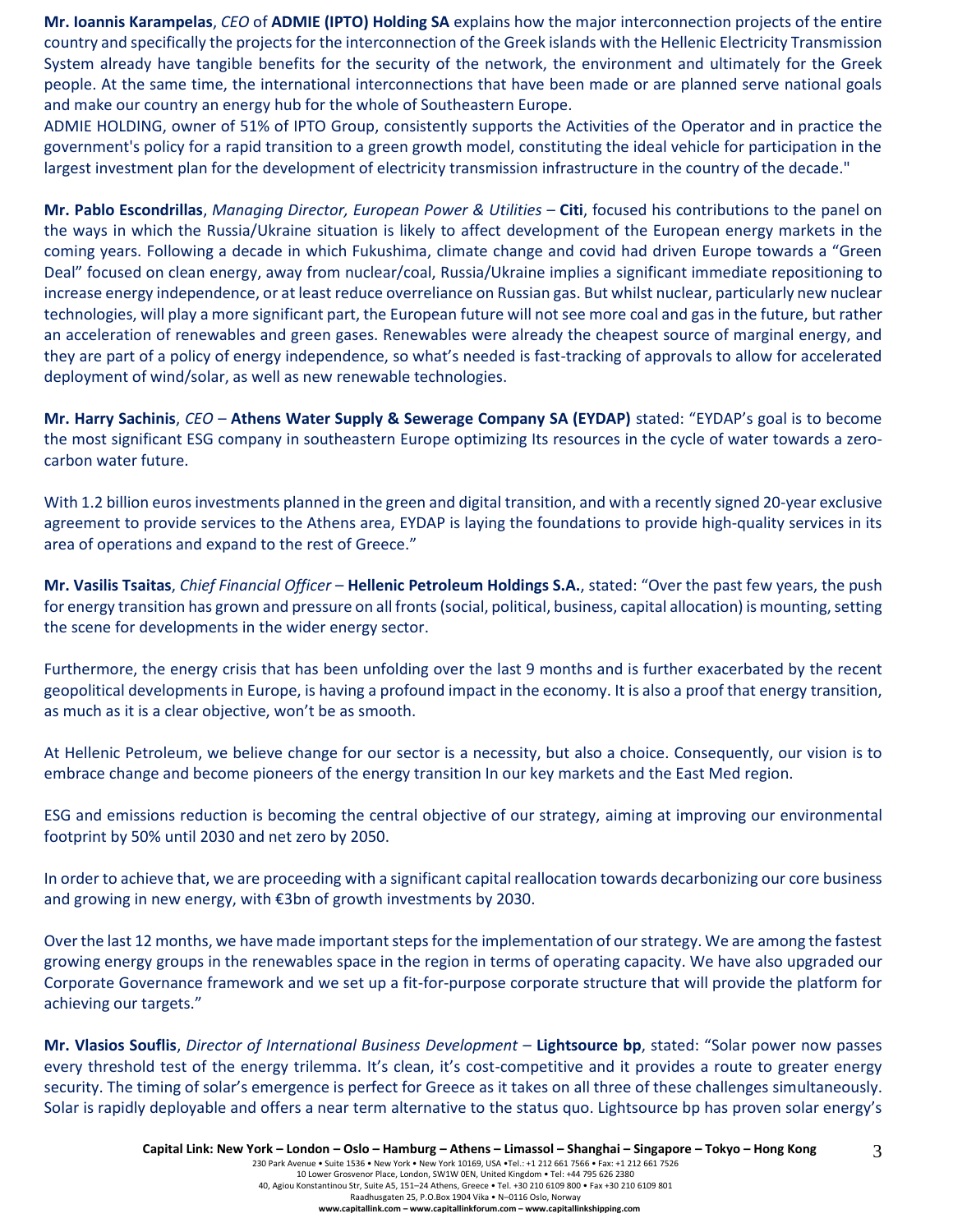ability to deploy fast and cost-competitively also in Greece by starting construction of a 225MWp cluster in the lignite region of Kozani which has:

- 140MWp awarded in the last energy auction at a fraction of today's cost of electricity (38.5 EUR/MWh at the Jun 2021 auction vs average wholesale price Dec 2021 319 EUR/MWh)
- Will deliver 225MWp of capacity constructed and connected by May 2023, 24 months from the auction date.

Greece is blessed with abundance of natural resource in comparison to other markets but has not deployed as much as it could in comparison to other EU member states (Denmark/Portugal/Germany around 40% vs approximately 20% today for Greece) which makes the country more vulnerable to price shocks as we see from the current gas pricing and energy security crises (Greece's average wholesale price is higher than the average of EU27).

Greece can and should follow the multiple recent examples of European states (Germany/Portugal) adopting renewable energy in the strategy energy mix as a matter of urgency surpassing the importance of environmental or public issues until the renewable energy targets are met. In this way the country will benefit from clean, cost-competitive and 100% Greek energy in the near future. As a show of confidence to Greece's next steps in this sector, Lightsource bp is an active investor and building a long-term presence in the country."

#### **TOURISM & HOSPITALITY – SHORT TERM CHALLENGES – LONG TERM OPPORTUNITIES**

**[Panel Photos](https://forums.capitallink.com/greece/2021/images/zip/THE-NEW-ENERGY-TOURISM-HOSPITALITY.zip)** 



**Moderator: Mr. Dimitrios Christopoulos,** *Managing Partner –* **D.C. CHRISTOPOULOS & PARTNERS Panelists:**

- **Mr. Andreas Taprantzis,** *CEO* **AVIS Greece**
- **Mr. Konstantinos Zikos**, *Deputy General Secretary*  **Greek National Tourism Organization, GNTO**
- **Mr. Manolis Sigalas,** *Managing Director of Southern Europe –* **HILL INTERNATIONAL**

**Mr. Dimitrios Christopoulos,** *Managing Partner –* **D.C. CHRISTOPOULOS & PARTNERS** welcomed the Panelists and referred to the crucial role of tourism in Greece. The touristic industry is indeed one of the major revenue sectors for the national economy; a sector which has remained stable even during the financial crisis and the pandemic era. Over the last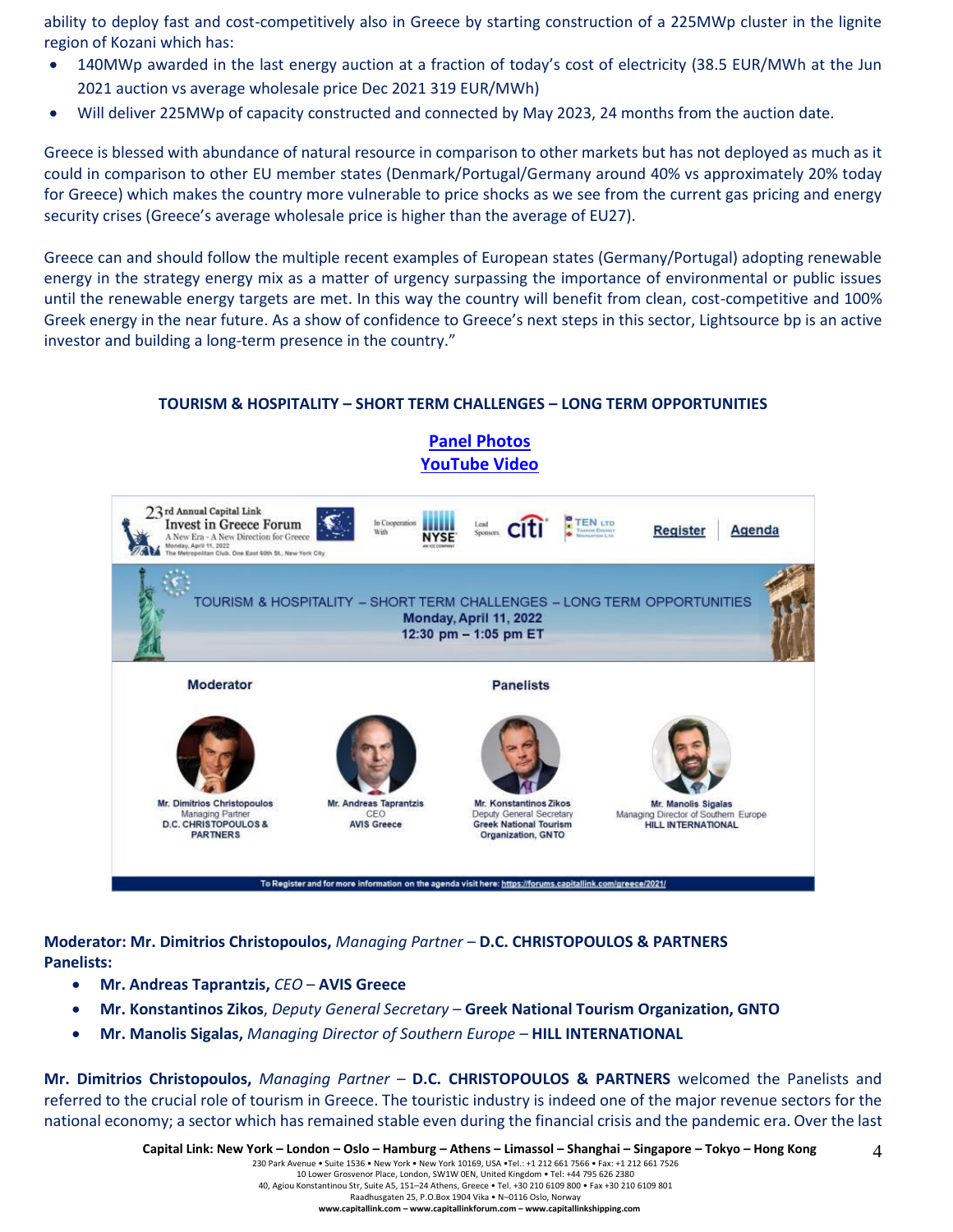years, a coordinated trend for the enrichment of the national tourism and the elongation of the touristic period has been noted. In this context and additionally to the prevalent "SUN and SEA" vacation type, alternative categories of tourism are being developed in Greece and promoted on a national, European and international scale, such as nautical, medical, cultural and religious, meetings and incentive tourism, integrated resorts, sports and gastronomic tourism.

Aiming towards this direction of encouraging and facilitating the flourishment of the tourism and hospitality industry, tax and funding incentives have been established in the Greek legal framework for the international investor, such as the Incentives Law (4887/2022), with a particular focus on the tourism sector and the support of 5star hotel resorts. Other crucial tax incentives which have been adopted is a 15-year 50% discount on the taxation imposed on the foreign income for foreign people that have been located and plan to invest in Greece (L. 4646/2019), a 7-year 50% discount on the tax income of foreign professionals that have moved to the country (L. 4758/2020), as well as the introduction of family offices institution (L. 4778/2021).

The optimistic evolution of the Greek tourism is also indicated by the increase of direct flights with destination to the country that international airlines company have been established, such as Emirates, Delta Airlines, United Airlines, American Airlines and Volotea. The Greek tourism, despite its long-lasting position in the national economy, keeps growing and upgrading. Further steps shall take place, though, for more sustainable and prosperous evolution, with respect to the humanity, the environment and the civilization.

**Mr. Andreas Taprantzis**, *CEO* – **AVIS Greece**, stated: "The Greek tourism sector will keep growing fast in 2022 and beyond. Despite the geopolitical challenges, the inflationary forces in the global economy, the supply-chain disruptions and the pandemic leftovers there is still a powerful momentum fuelled by secular trends and pent-up demand. It is important to note that our travel industry has successfully survived an unprecedented crisis and enhanced their business models with flexibility and resilience.

I expect that 2022 will be a positive surprise. Our data indicate healthy demand, longer stays and higher spending, which in combination and under specific conditions could lead to record tourism revenues for Greece this year. Looking beyond 2022, I highlight some powerful tailwinds. The continuing recovery of the Greek economy and its expected upgrade to investment status, the multiyear stimulus by the RRF, many ongoing mega projects like the urban regeneration of Hellinikon and the Athens Riviera, as well as our enhanced institutions and modern infrastructure already work as a magnet for more investments which in turn ignite further growth. In addition, new trends such as work-from-anywhere, accelerated digitalisation and green economy will help Greece to further restructure its economy.

Within this framework, Avis continues to invest in innovation and a diverse portfolio of modern subscription and ondemand services to address emerging car mobility needs in a safe, eco-friendly and fully digital manner. I am proud for this journey and happy we share our success with international and institutional investors."

**Mr. Konstantinos Zikos**, *Deputy General Secretary* – **Greek National Tourism Organization, GNTO**, stated: "The Greek National Tourism Organization (GNTO) is responsible for the creation of the marketing plan for Greece and its tourism promotion across the globe. Its mission is to organize, develop and promote the country's diverse tourism product, by designing and carrying out strategic plans and actions in Greece and abroad.

In the post-Covid era, Greece has emerged stronger by implementing a successful national regional tourism policy aiming to establish Greece as a world-class tourist destination all-year-round. GNTO in these unprecedented times upgraded its website and created new digital tools, such as a mobile app "Visit Greece", in order to provide a useful tool for visitors to Greece, where they can quickly and easily find travel information, as well as real-time information on tourism issues.

Greece kicked off tourism season early in 2022 in order to meet great demand and the vibrant dynamic. GNTO launched special campaigns promoting the country's destinations for winter tourism and city breaks and proceeded to strategic cooperation with major Tour Operators and airline companies focusing on the extension of the season. American airline companies this summer will operate 14 direct flights every week between eight large U.S. airports and Athens International Airport.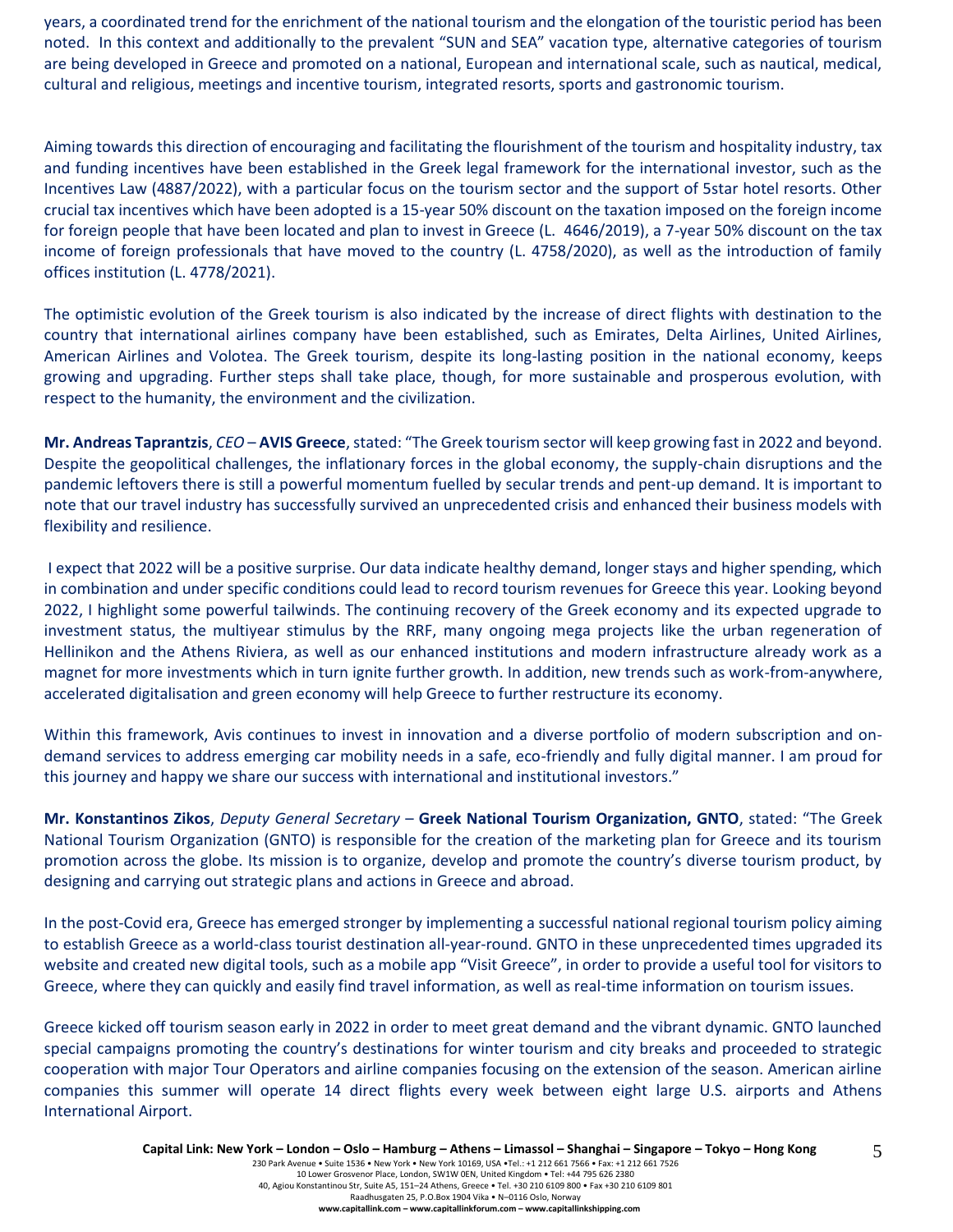Also, our goal is to penetrate fresh markets for high-income visitors, to promote lesser-known Greek destinations and to develop new forms of tourism including diving, soft adventure, film tourism and various outdoors activities; and the above mentioned by giving priority to the sustainable development safeguarding Greece's natural resources and protecting the environment. Furthermore, a key-target for 2022 is upgrading tourism-related infrastructure at major destinations, including ports, marinas and public road networks and modernizing transportation and accommodation facilities. The Greek tourism sector is dynamically growing. It reflects not only the potential of the Greek economy, but also its adaptability to a constantly changing global marketplace, the demands for high quality and authenticity for our visitors and a friendly business environment for investors.

GNTO invites you to carry out investments in Greece and in Greek tourism, taking into consideration the stability and development of the Greek economy and the Government's commitment to making the investor environment friendlier.

**Mr. Manolis Sigalas**, *Managing Director of Southern Europe* – **HILL INTERNATIONAL**, stated: "We have a historic opportunity ahead of us not only to upgrade and evolve our end-product in tourism, but also to enhance much needed infrastructure in support of the sector's future growth.

Circumstances are mature and promising in this regard as on the one hand we have major projects that have already commenced or are at advanced stages of planning. In addition, there is a significant pipeline that can now be funded through Greece's RRF plan (Greece 2.0) and implemented across the country in support of tourism-related infrastructure. Specifically, the plan involves more than US\$4.5 Billion targeting a wide array of actions that are directly or indirectly related to tourism and hospitality, such as the upgrade of regional hospitals, upgrades of water and sewage networks, power connectivity of the islands, waste management, fiber optics networks, motorways such as the North Axis of Crete improving connectivity and road safety, urban regeneration plans and many more.

Regarding major projects, just along the Athenian Riviera there is a CapEx program of circa US\$2.5-3.0 Billion to be deployed in the next 5-6 years, involving projects such as the Hellinikon, the Integrated Resort Casino, the new Cruise Terminal at the Port of Piraeus, the Piraeus Tower re-development, the Alimos Marina and all the way through to the Astir peninsula in Vouliagmeni, the 'crown jewel' of the Athenian coastline, where -following the emblematic re-development of the hotels (now under Four Seasons management)- construction works are in full motion for the re-development of the Astir Marina into a world-class marina that will be able to accommodate giga-yachts.

The main gateways into the country are our airports and following the transformational investment of Fraport Greece for the 14 regional airports the next major investment in Greece's aviation sector is the New International Airport at Heraklion Crete (Kasteli Airport). This is a PPP project with an investment of more than US\$550M, where works have commenced and planned to be completed in the next 4 years. It will be a 'state-of-the-art' regional airport with bioclimatic design that targets LEED certification and during operation will be able to serve more than 18 million passengers per year.

Looking at the big picture, it needs to be recognized that Greece has come a long since the past decade and especially in recent years we have literally shifted gears. Looking ahead, the agenda is indeed aggressive, albeit tangible and the name of the game going forward is "execution". Based on the years of our experience in the country and having witnessed onthe-ground its evolution we are confident that Greece will deliver."

**----------------------------------------------------------------------------------------------------------**

# **FORUM OVERVIEW**

The agenda, topics and structure of this forum through 14 Sessions and 64 Top Level Speakers have been designed to conform with investor interests and requirements. It combines the Greek and US government perspective, with that of private sector executives, international financiers and international investors. The Forum was held at a critical time, as the impact of the pandemic is still being felt in the global economy. Supply chain problems, inflation trends and increases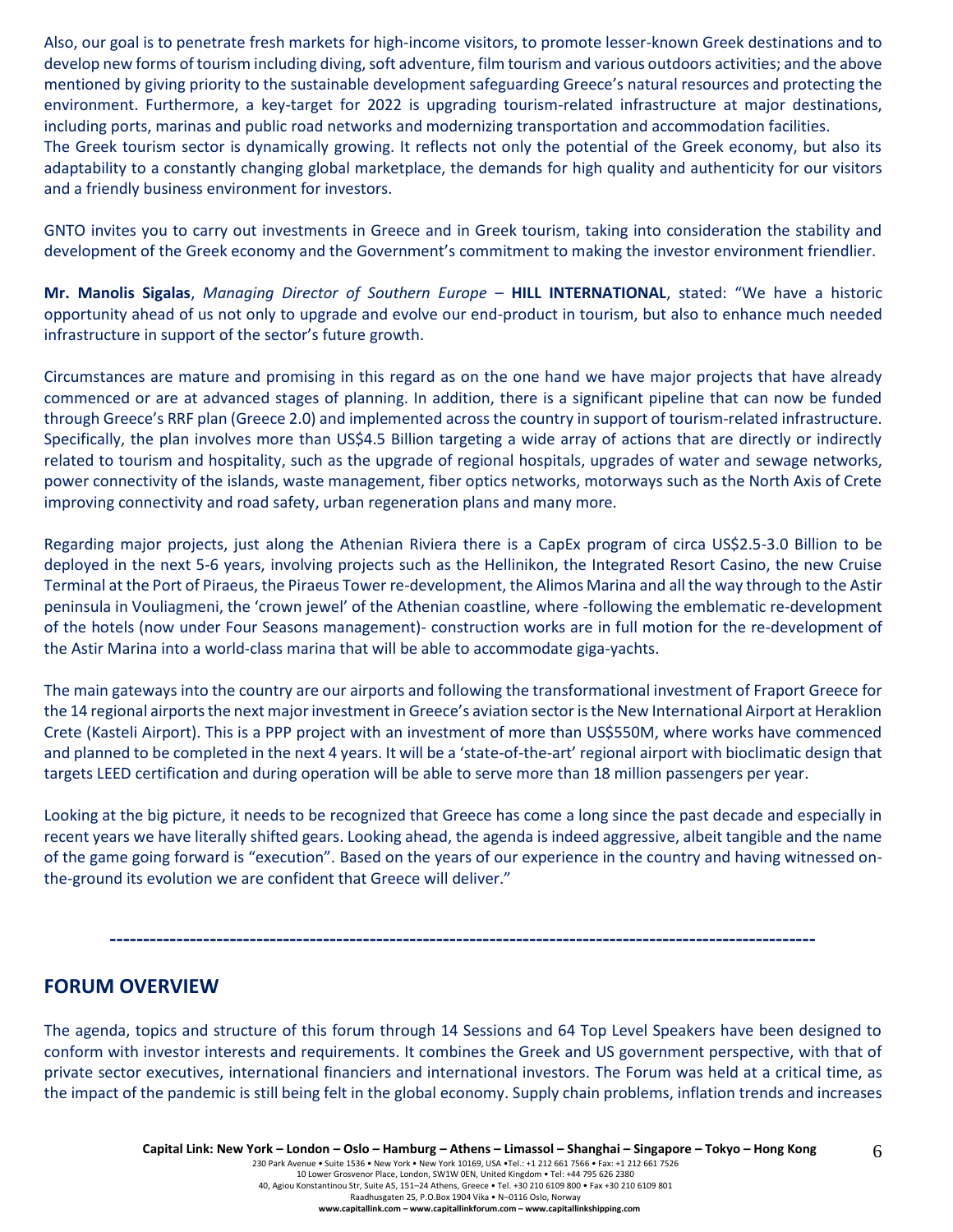in energy tariffs are challenges that remain at the forefront. At the same time, the new war in Ukraine has redrawn the geopolitical and energy map of Europe, intensifying the global uncertainty.

**"Capital Link Invest in Greece Forum: A New Era – A New Direction for Greece":** Greece has made a dynamic comeback in the global capital markets and the global investment community but this is the first step. Looking ahead, despite the challenges stemming from the pandemic, there is a new reality and potential in Greece today. Modernization and Investments" are at the heart of the "Greece 2.0" program, the largest plan developed in the modern history of the county aiming to change the economy model, transforming it into a competitive and extroverted one, with a digital and efficient state. The approximately EUR 31 billion that will be disbursed by the Recovery and Resilience Facility - in addition to the funds from the European Development Programs included in the new EU budget for the period 2021-2027, can be the foundation for Greece to attract the significant and additional foreign investments that the country needs.

The Prime Minister of Greece **H.E. Kyriakos Mitsotakis opened the Forum** (via webcast) and delivered the Greek Government's message to International investors, titled **"A New Era – A New Direction for Greece".**

**H.E. Christos Staikouras, Minister of Finance**, Keynote Speaker of the Conference, presented Greek Government's economic strategy, and his speech was titled **"Accelerating Growth - Government Economic Policy & Objectives".**

**H.E. Mr. Adonis Georgiadis**, **Minister of Development and Investments**, and the Chairman & Chief Executive Officer of PFIZER, **Dr. Albert Bourla** were the Keynote Speakers at the formal Luncheon.

Introductory Speeches were made by: **Mr. Stefan Jekel**, Head of International Listings - New York Stock Exchange, **Mr. Jay Collins**, Managing Director, Vice Chairman Corporate & Investment Banking - Citi, and **Dr. Nikolas P. Tsakos**, Founder, President & CEO - TEN Ltd., who spoke on "The State of Greek & Global Shipping".

#### **One-On-One Meetings**

Like every year, the Conference provided foreign investors with the opportunity to network through a variety of "one-toone meetings" with Institutional Investors representing large foreign funds with investment interest in Greece, with listed and non-listed companies, as well as with members of the delegation of the Greek Government.

In cooperation with the investment banks that support the Forum, **group sessions** were organized for the main ministers of the government:

• **H.E. Christos Staikouras, Minister of Finance**, accompanied by Mr. Dimitrios Tsakonas, General Manager - Public Debt Management Organization (ODDIH), and

• **H.E. Mr. Adonis Georgiadis**, **Minister of Development and Investments** accompanied by Mr. Nikos Papathanasis, Alternate Minister of Development & Investments, Private Investments & PPPs, Mr. Gregory D. Dimitriadis, CEO & Member of the Board of Directors – Hellenic Corporation of Assets and Participations SA (HCAP) & Mr. Dimitris Politis, Chief Executive Officer – Hellenic Republic Asset Development Fund (HRAF).

#### **Greek American and International Media**

The representatives of the government and of the participating companies met with the Greek American Media that covered the Forum as well as with representatives of International Media such as: Financial Times, Wall Street Journal, Bloomberg, YAHOO Finance, Reuters, New York Times, Tradewinds.

• **H.E. Christos Staikouras, Minister of Finance, gave interviews to the Financial Times & Wall Street Journal.**

• **H.E. Mr. Adonis Georgiadis**, **Minister of Development and Investments,** gave the following interviews presenting the investment opportunities in Greece: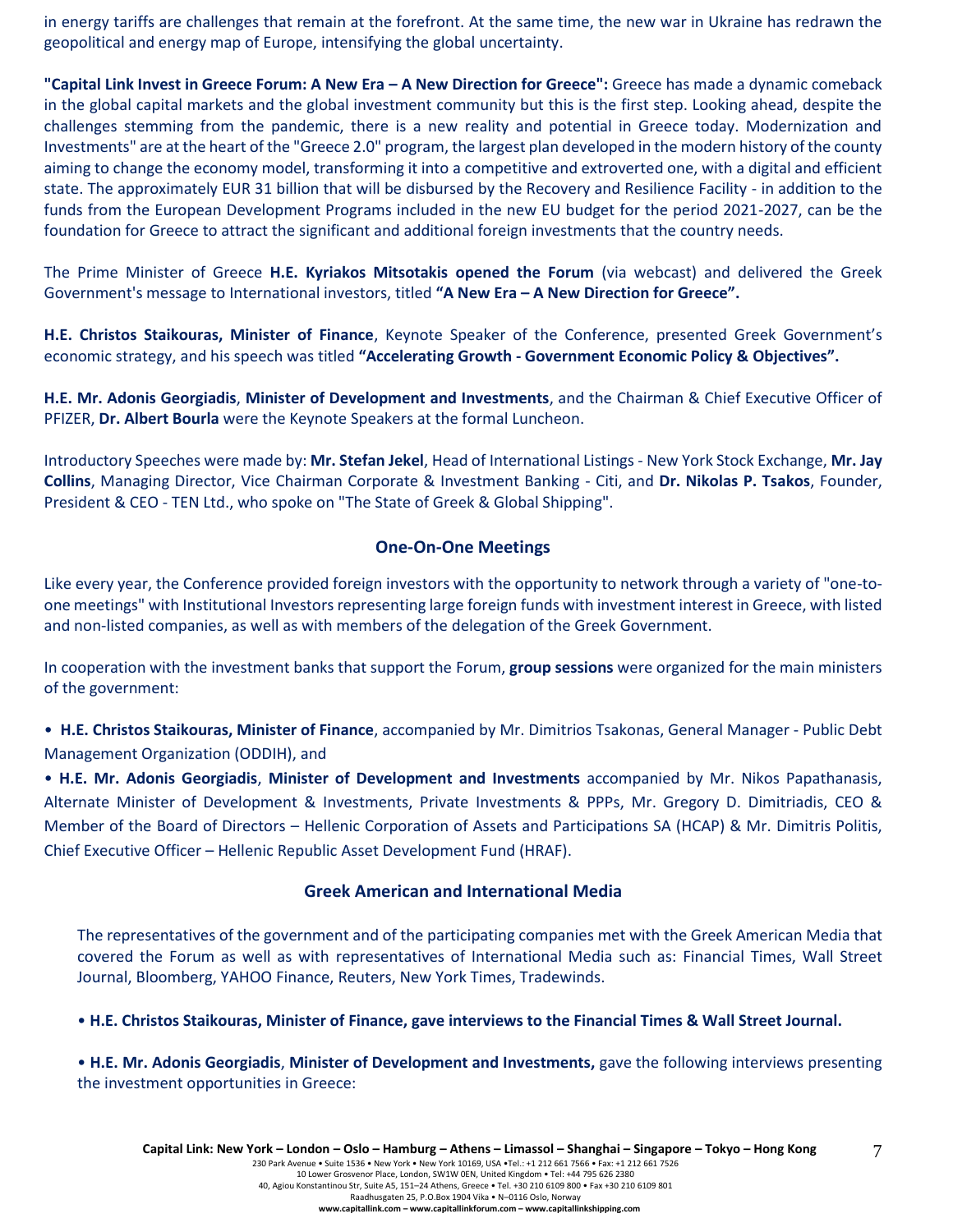1. An interview in Greek at the **Union of Foreign Correspondents**, with the Greek correspondent Mr. Thanos Dimadis. The interview was then displayed on the Foreign Press Correspondents on the American website and on YouTube with English subtitles. The interview was conducted with interior and exterior shooting at the World Trade Center, during which the Minister spoke about trade relations with the United States, energy, investments, development, and other issues related to his portfolio.

2. An Interview in English with Mrs. Susan Tehrani, Vice President of the Association of Foreign Press Correspondents in the United States. Mrs. Tehrani is a correspondent for **WION,** the world's largest network, which broadcasts in 190 countries, including the United States.

## **OFFICIAL DINNER – AWARD CEREMONY: «2021 HELLENIC CAPITAL LINK LEADERSHIP AWARD»**

The 23rd Annual Capital Link Invest in Greece Forum "A New Era - A New Direction for Greece", concluded with an **official dinner** during which **Mr. Alex Fotakidis**, Partner & Head of Greece - **CVC Capital Partners**, was honored with the **"2021 Capital Link Hellenic Leadership Award", for his outstanding contribution to Greece.**

**CVC Capital Partners and Mr. Alex Fotakidis,** the partner heading the Greek investment team, were recognized for their positive impact on Greece and the Greek economy with their active investment participation raising the profile of Greece as an investment destination within the global investment community. CVC Capital Partners' investments are a direct boost to the Greek economy and also a vote of confidence that can help attract additional foreign investments.

#### **H.E. Alexandra Papadopoulou, Ambassador of Greece to the United States, delivered Welcome Remarks**

The Keynote Address was delivered by **Mrs. Maria Olson**, *Office Director-Office of Southern European Affairs Bureau of European and Eurasian Affairs* – **U.S. DEPARTMENT OF STATE** with the participation of the new *Ambassador-Designate of the United States to Greece*, **Mr. George J. Tsunis.**

**Mr. Panayotis Bernitsas**, Managing Partner - **Bernitsas Law** delivered Opening Remarks.

**Mr. Georgios Papadimitriou**, Partner, Accounts & Markets Leader, Central, Eastern and Southeastern Europe & Central Asia – **EY**, introduced the Honoree **Mr. Alex Fotakidis**, Partner & Head of Greece - **CVC Capital Partners.** 

While receiving the "2021 Capital Link Hellenic Leadership Award", **Mr. Fotakidis** made a keynote speech highlighting CVC Capital Partners' contribution to Greece and stated that CVC has a long-term commitment to invest in the country and will continue playing a positive role as a responsible investor, supporting leading companies and their management teams to deliver on ambitious plans.

The **Capital Link Hellenic Leadership Award** is presented annually to a person or an organization for outstanding contribution in fostering closer ties between Greece and the global business and investment community. Previous honorees were in 2012, **Mr. Andrew N. Liveris**, Chairman and Chief Executive Officer of The Dow Chemical Company, in 2013, **Mr. John Calamos**, Chairman, CEO & Global Co-Chief Investment Officer of Calamos Investments, in **2014**, **Mr. George Logothetis**, Chairman and CEO of Libra Group and in 2015, **Dr. Anthony Papadimitriou**, President to the Board of Directors of Alexander S. Onassis Foundation & Managing Partner of "A.S. Papadimitriou & Partners Law Firm, in 2016, **Mr. Wilbur L. Ross**, Chairman & Chief Strategy Officer of WL Ross & Co., in 2017, **Mr. Andre Calantzopoulos**, CEO – Philip Morris International, in 2018, **Mr. Evangelos Mytilineos**, Chairman & CEO of Mytilineos and in **2019, Mr. John Paulson,** President & Portfolio Manager - Paulson & Co. Inc.

**The Dinner was sponsored by ΕΥ.**

# **TUESDSAY, APRIL 12, 2022**

# **«GREEK AMERICAN ISSUER DAY» at the New York Stock Exchange**

Capital Link: New York – London – Oslo – Hamburg – Athens – Limassol – Shanghai – Singapore – Tokyo – Hong Kong

230 Park Avenue • Suite 1536 • New York • New York 10169, USA •Tel.: +1 212 661 7566 • Fax: +1 212 661 7526 10 Lower Grosvenor Place, London, SW1W 0EN, United Kingdom • Tel: +44 795 626 2380

40, Agiou Konstantinou Str, Suite A5, 151–24 Athens, Greece • Tel. +30 210 6109 800 • Fax +30 210 6109 801

Raadhusgaten 25, P.O.Box 1904 Vika • N–0116 Oslo, Norway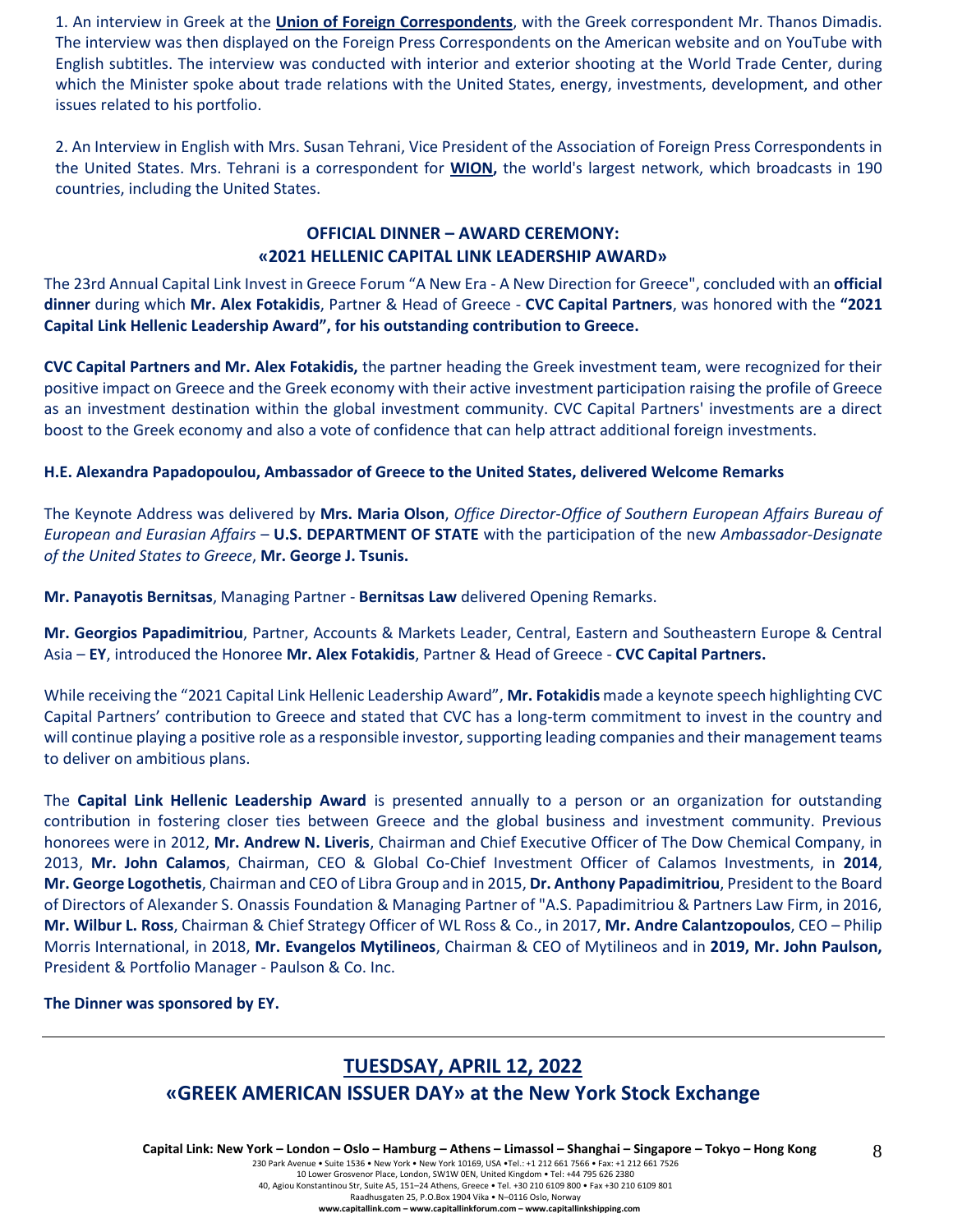Within the context of the 23rd Annual Capital Link Invest in Greece Forum "A New Era - A New Direction for Greece", the New York Stock Exchange in cooperation with Capital Link organized, a special ceremony, in honor of Greece, titled **«GREEK AMERICAN ISSUER DAY at NYSE».**

**New York Stock Exchange (NYSE)** flew the Greek flag on Wall Street and issued special commemorative medals to honor the members of the Greek Delegation.

**Dr. Nikolas P. Tsakos, Founder, President & CEO, TEN Ltd. (NYSE: TNP) and Minister of Finance, H.E. Christos Staikouras, rang the "Opening Bell"**, starting the trading session on Tuesday, April 12, 2022, of the NYSE-New York Stock Exchange, accompanied by **H.E. Adonis Georgiadis, Minister of Development & Investments, H.E. Nikos Papathanasis,** Alternate Minister of Development & Investments, Private Investments & PPPs, **H.E. Panos Tsakloglou,** Deputy Minister of Labour & Social Affairs**, Dr. Konstantinos Koutras,** Consul General of Greece in New York**, Mrs. Olga Bornozi,** Managing Director – Capital Link and **Mr. Nicolas Bornozis,** President of Capital Link and the representatives of NYSE listed companies**, Mr. Τed PETRONE,** Vice Chairman, **NAVIOS GROUP – Mr. Michael BAKAS,** Executive V.P, **AMERESCO – Mr. Christos MEGALOU,** Member of the Board, **SAFE BULKERS Inc. &** Chief Executive Officer of **Piraeus Bank, Mr. Christos Balaskas,**  Vice President & General Manager – Greece**, Eldorado Gold Corporation.**

## **This year's Forum was honored by the participation of:**

## **REPRESENTATIVES OF THE GREEK GOVERNMENT**

- **The Prime Minister of Greece, H.E. Kyriakos Mitsotakis**
- **H.E. Christos Staikouras,** *The Greek Minister of Finance*
- **H.E. Adonis Georgiadis***, Minister of Development & Investments*
- **Η.Ε. Nikos Papathanasis***, Alternate Minister of Development & Investments Private Investments & PPPs*
- **H.E. Panos Tsakloglou***, Deputy Minister of Labour & Social Affairs*
- **Mr. George Pitsilis**, *Governor of the Independent Authority for Public Revenue (IAPR), ex-President of Intra-European Organisation of Tax Administrations (IOTA)*
- **Mr. Gregory D. Dimitriadis***, CEO & Member of the Board of Directors –* Hellenic Corporation of Assets and Participations (HCAP)
- **Mr. Dimitris Politis**, *CEO* Hellenic Republic Asset Development Fund (HRAF)
- **H.E. Alexandra Papadopoulou**, *Ambassador* of Greece to the United States
- **H.E. Maria Theofili**, *Ambassador Extraordinary and Plenipotentiary, Permanent Representative* of Greece to the United Nations

#### **US GOVERNEMENT OFFICIALS**

- **Mrs. Maria Olson**, *Office Director-Office of Southern European Affairs –* **Bureau of European and Eurasian Affairs - U.S. DEPARTMENT OF STATE**
- **H.E. Geoffrey R. Pyatt, U.S. Ambassador to the Hellenic Republic (via webcast)**
- **H.E. George J. Tsunis***, Ambassador-Designate* of the **United States to Greece**

#### **SENIOR REPRESENTATIVES FROM GREEK AND INTERNATIONAL ORGANIZATIONS:**

- **Mrs**. **Elizabeth McCaul,** *Member of the Supervisory Board* **European Central Bank**
- **Dr. Albert Bourla**, *Chairman & Chief Executive Officer* **PFIZER**
- **Mr. Stefan Jekel**, *Head of International Listings* **New York Stock Exchange**
- **Mr. Dimitrios Tsakonas**, Director General **Public Debt Management Agency**

#### **LARGE INTERNATIONAL BANKS**

- Ambrosia Capital
- Axia Ventures Group
- **Barclays**
- BNP Paribas

#### **INTERNATIONAL COMPANIES**

9

- AVIS Greece
- Eldorado Gold
- EY
- Flott & Co. PC

230 Park Avenue • Suite 1536 • New York • New York 10169, USA •Tel.: +1 212 661 7566 • Fax: +1 212 661 7526 10 Lower Grosvenor Place, London, SW1W 0EN, United Kingdom • Tel: +44 795 626 2380 40, Agiou Konstantinou Str, Suite A5, 151–24 Athens, Greece • Tel. +30 210 6109 800 • Fax +30 210 6109 801 Raadhusgaten 25, P.O.Box 1904 Vika • N–0116 Oslo, Norway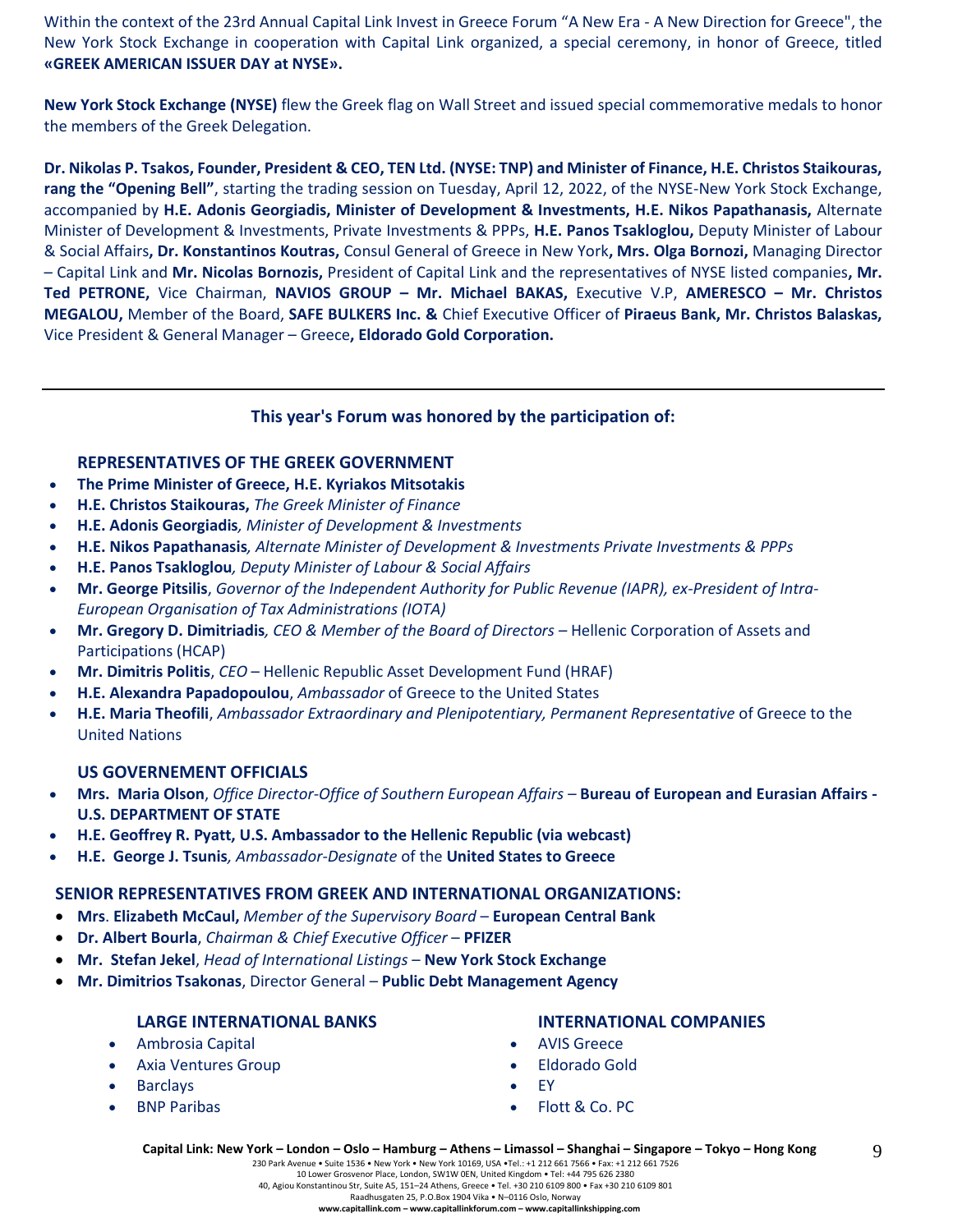- Citi
- Goldman Sachs
- HSBC
- Nomura International

# **EUROPEAN ORGANIZATIONS**

• European Central Bank

# **LISTED COMPANIES**

- Alpha Bank
- Eurobank
- National Bank of Greece
- Piraeus Bank
- Athens Water Supply & Sewage Company SA (EYDAP)
- ADMIE (IPTO) Holding S.A
- DESFA S.A. (Hellenic Gas Transmission System Operator)
- **GEK Terna Group**
- Hellenic Petroleum Holdings S.A. ELPE
- Lamda Development
- OTE Group of Companies
- Public Power Corporation PPC
- **Trastor REIC**

# **INTERNATIONAL INVESTORS**

- Bain Capital Credit
- CVC Capital Partners
- Grifon Capital Partners / Fortress
- Partners Group
- Hill International
- Oliver & Wyman
- NN Hellas
- PFIZER
- York Studios

# **OTHER COMPANIES/ORGANIZATIONS**

- DECA Investments
- Dimand Real Estate Development
- Ellikonos Capital Partners
- EOS Capital Partners
- Greek National Tourism Organization (GNTO)
- Hellenic Medical Society
- Intrum
- PPC Renewables
- Qualco Group
- SMERemediumCap

# **LAW FIRMS**

- Bernitsas Law
- D.C. Christopoulos & Partners
- Dedes & Associates Law Firm
- Kyriakides Georgopoulos Law Firm
- Lambadarios Law Firm
- Machas & Partners Law Firm
- Millbank
- **POTAMITISVEKRIS**
- Reed Smith LLP

# **INTERNATIONAL SHIPPING COMPANIES**

- Navios Maritime Partners
- Tsakos Energy Navigation TEN Ltd.

**---------------------------------------------------------------------------------------------------------------**

# **THE FORUM WAS ORGANIZED:**

# **IN COOPERATION WITH:** New York Stock Exchange

# **SPONSORS:**

*Lead Sponsors:* Citi and Tsakos Energy Navigation - TEN Ltd. are the main sponsors of the Forum for the last 13 years.

*Gold Sponsors:* Barclays • BNP Paribas • EY • Goldman Sachs • Piraeus Bank

*Grand Sponsors:* Alpha Bank • Ambrosia Capital • Athens Water Supply & Sewage Company (EYDAP) • AVIS • AXIA Ventures Group • Bernitsas Law • Eldorado Gold • Greek National Tourism Organisation (GNTO) • Hellenic Petroleum Holdings S.A. • HILL International • HSBC Greece • Kyriakides Georgopoulos Law Firm • Lambadarios Law Firm • Lamda Development • Milbank LLP • National Bank of Greece • NN Hellas • Nomura International • Oliver Wyman • OTE Group of Companies • POTAMITISVEKRIS • Public Power Corporation of Greece – PUBLIC POWER CORPORATION S.A. (PPC S.A.) • PPC Renewables • Qualco Group • Reed Smith

*Sponsors:* D.C. CHRISTOPOULOS & PARTNERS • DEDES & ASSOCIATES LAW FIRM • Eurobank S.A. • GEK TERNA • INTRUM • Machas & Partners Law Firm • York Studios

*Supporting Sponsors:* ADMIE (IPTO) Holding SA • DECA Investments AIFM • Dimand Real Estate • Elikonos Capital Partners • EOS Capital Partners • Flott & Co. PC • SMERemediumCap • Trastor REIC

*Cocktail Reception Sponsor:* Navios Maritime Partners L.P.

#### 230 Park Avenue • Suite 1536 • New York • New York 10169, USA •Tel.: +1 212 661 7566 • Fax: +1 212 661 7526 10 Lower Grosvenor Place, London, SW1W 0EN, United Kingdom • Tel: +44 795 626 2380

40, Agiou Konstantinou Str, Suite A5, 151–24 Athens, Greece • Tel. +30 210 6109 800 • Fax +30 210 6109 801

Raadhusgaten 25, P.O.Box 1904 Vika • N–0116 Oslo, Norway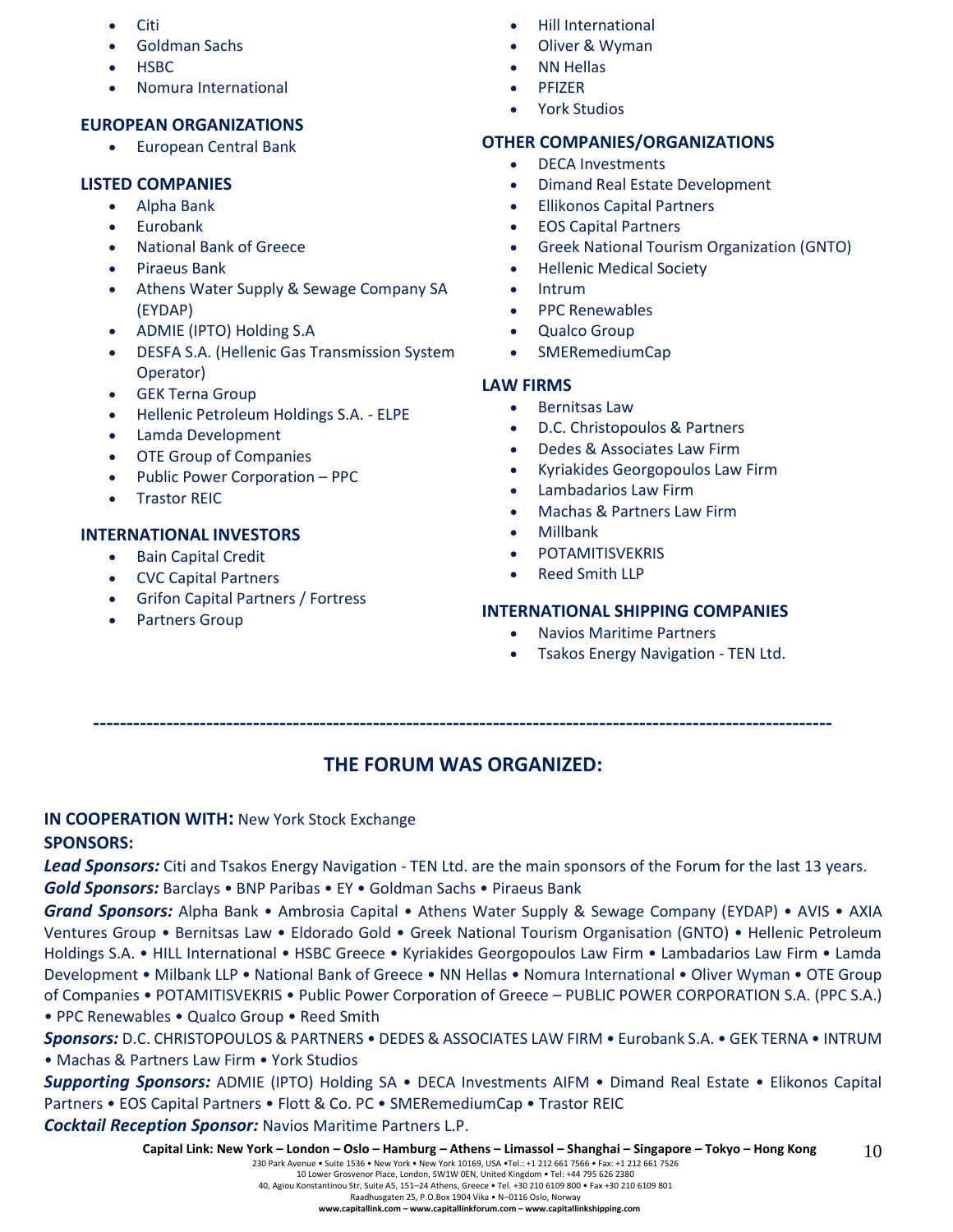#### *Dinner Sponsor:* EY

**SUPPORTING ORGANIZATIONS:** Ministry of Foreign Affairs, General Secretariat for Greeks Abroad and Public Diplomacy, Hellenic Republic • Consulate General of Greece in NY • AHEPA • AHEPA Delphi Chapter 25 • American Hellenic Institute (AHI) • Consulate General of Greece, NY – Trade Office • Cyprus-US Chamber of Commerce • European American Chamber of Commerce, New York • European Financial Management Association (EFM) • Greek American Chamber of Commerce NJ/PA • Hellenic American Bankers Association – HABA • Hellenic American Chamber of Commerce • Hellenic American Women's Council (HAWK) • Hellenic Bankers Association UK • Hellenic Corporation of Assets & Participations • Hellenic Lawyers Association • Leadership 100 • The Hellenic Initiative • World Hellenic Inter-Parliamentary Association

**MEDIA PARTNERS:** Antenna • Antenna Satellite • AllAboutShipping.co.UK • Anamniseis • Banking News • Εθνικός Κήρυξ – The National Herald • Greek Reporter • Hellenic Daily News – NY • Hellas Journal By Mignatiou.Com • Hellenic DNA • Hellenic News of America • MEGA – TO BHMA – TA NEA – in.gr – ot.gr-Οικονομικός Ταχυδρόμος • NGTV • Oikonomiki Epitheorisi – Greek Business File • Athens - Macedonian News Agency • World Energy News

#### **Photos** : [23rd Annual Capital Link Invest in Greece Forum -](https://www.toliosphotography.com/ToliosEvents/CAPITAL-LINK-/23rd-Annual-Capital-Link-New-York-City/n-RHX6QD/) toliosphotography

**View all Forum videos** :<https://www.youtube.com/c/CapitalLinkInc/videos>

**View all replays in our YouTube Forum dedicated playlist** : <https://www.youtube.com/playlist?list=PLVvlqwwjZPWzN93QMVmJrh0-tDgLxzVwE>

# **For further information, please contact: NEW YORK // Ms. Olga Bornozi & Ms. Eleni Bej**  Tel.: +1 212 661 75 66 - Email : [obornozi@capitallink.com](mailto:obornozi@capitallink.com) [; ebej@capitallink.com](mailto:ebej@capitallink.com) ATHENS // Ms. Athena Kosmadaki & Ms. Eliza Terzidi & Ms. Ioanna Georgiou Tel.: +30 210 6109800 Email : [athensoffice@capitallink.com](mailto:athensoffice@capitallink.com) ; [contentmanager@capitallink.com](mailto:contentmanager@capitallink.com) ; marketing@capitallink.com ;

#### **Or please visit:**

<https://forums.capitallink.com/greece/2021/agenda.html> [www.capitallink.com](http://www.capitallink.com/)  [www.capitallinkforum.com](http://www.capitallinkforum.com/)

#### *ORGANIZERS – ABOUT CAPITAL LINK*

Founded in 1995, Capital Link is a New York based investor relations, financial communications and advisory firm with a strategic focus on the maritime, commodities and energy sectors, MLPs, as well as Closed–End Funds and ETFs. Based in New York City, Capital Link has presence in London, Athens & Oslo. Capital Link is a member of the Baltic Exchange and works very closely with the New York Stock Exchange, NASDAQ and the London Stock Exchange as well as with major international and supranational organizations and industry associations in the areas of the firm's strategic concentration.

Our proactive approach, which integrates Investor Relations, Information Technology and Media, enhances awareness and branding for our clients through tailored outreach programs targeting analysts, institutional and individual investors and the financial media complemented by extensive and uniquely powerful marketing platforms. Capital Link offers a full suite of services including strategic and corporate advisory, investor relations, media relations, public and industry relations and the organization of corporate events. Capital Link is also known for the organization of large scale, high quality Investment Forums focusing on maritime transportation and U.S. investment products in key industry centers, such as New York, London, Oslo, Hamburg, Athens, Limassol, Shanghai, Singapore, Tokyo and Hong Kong. The Capital Link Investment Forums feature industry leaders and draw the elite of the global financial and investment communities. The Capital Link brand is widely–recognized and valued worldwide by participants in these communities for combining rich informational and educational content with as well as superior networking opportunities. In addition to conferences, Capital Link organizes Webinars focusing on investment strategies, sectors, critical topics of interest to the investment community and company presentations. Capital Link's global marketing platform enhances the visibility and reach of these events on a global scale that lasts well beyond the date on which each event is held, becoming a continuous reference point for market participants.

Capital Link: New York - London - Oslo - Hamburg - Athens - Limassol - Shanghai - Singapore - Tokyo - Hong Kong 11